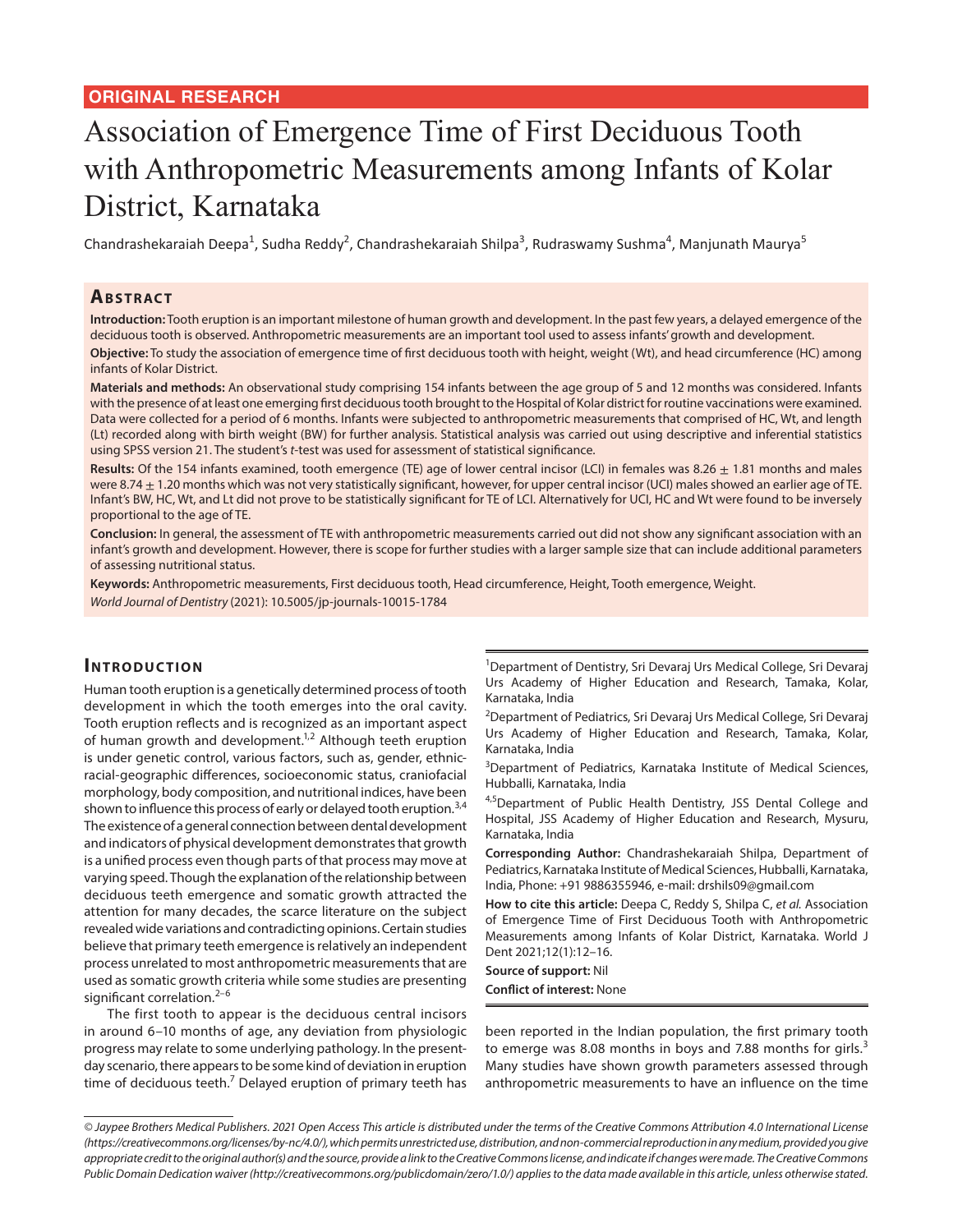of emergence of deciduous teeth during the first few years of a child's life. $2-4$ 

Anthropometry is a set of noninvasive quantitative body measurements used to assess growth, development, and health parameters. This includes length (Lt), weight (Wt), and head circumference (HC) which are considered as the determinants of child health. Any abnormality in the growth parameters is indicative of a variety of medical (malnutrition), psychological, or socioeconomic problems.<sup>6</sup>

Indira<sup>8</sup> has mentioned polymorphisms in tooth emergence (TE) that was specific to a population or ethnic group. Other factors like nutritional status and socioeconomic status vary from one geographic region to another that may affect the timing of teeth emergence. Garn<sup>9</sup> in his study written about how American growth standards of tooth eruption could not be applied to developing countries.

Gaur and Kumar<sup>10</sup> assessed the effect of undernutrition on deciduous TE among Rajput children of Shimla District of Himachal Pradesh that have demonstrated the relationship between early childhood malnutrition and eruption of primary teeth,<sup>10,11</sup> however, another study by Elamin and Liversidge found that malnutrition assessed via anthropometric measurements does not affect the timing of human tooth formation.<sup>12</sup> Some studies suggest that primary tooth eruption is related to an infant's weight after birth rather than its weight at birth.<sup>13</sup>

Hence, owing to the sparse literature on the relation of deciduous TE to an infant's growth and development in the south Indian population, the present study was considered. The objective of the study was to associate the influence of an infant's height, Wt, and HC on the age of emergence of the first deciduous tooth.

# **MATERIALS AND METHODS**

In this descriptive, cross-sectional study, infants aged between 5 months and 12 months, visiting the Department of Paediatric, R.L. Jalappa Hospital and Research Centre, affiliated to SDUAHER Kolar for vaccination were screened. Ethical clearance for the start of the study was obtained by the institutional ethics committee SDUAHER. Only healthy, normal participants brought in for a routine check-up or vaccinations were included in the study sample. Various parameters of interest were estimated with sufficient precision for a period of 6 months and a total of 154 infants participated in this study.

# **Inclusion Criteria**

Infants:

- Visiting the Department of Paediatric for routine vaccination.
- Age group of 5–12 months.
- With up to 1/3rd of the tooth crown visible in the oral cavity were considered for the study.

# **Exclusion Criteria**

- Hereditary or congenital diseases.
- Unerupted deciduous tooth or when >1/2 of the tooth is intraorally visible.

After obtaining the parents' consent, infants' parents had to answer predesigned pro forma with details of domicile, socioeconomic details, and birth weight (BW) of the infant. Maternal age, type of delivery, and diet pattern of infants were also recorded. The infants were subjected to complete medical examination which included general physical examination, vitals, head to toe examination, i.e., cardiovascular, respiratory, per-abdomen and central nervous system examination, and anthropometric measurements by a designated pediatric physician and healthy infants not suffering from any hereditary or congenital diseases were further taken up for intraoral examination at a time by a single examiner to prevent interobserver variations.

Intraoral examination of the central incisor (CI) emergence was performed under aseptic precaution with sufficient light using disposable tongue blades and gloves. The tooth was considered to emerge if any part of the crown had pierced the alveolar mucosa. Only infants with TE were considered for anthropometric measurements. The number of teeth that emerged was counted by the examiner. These infants also had their BW recorded. Detailed anthropometric measurements (WHO standard):

- Head circumference measured using a non-stretchable tape around the widest possible circumference.
- Length measured using infantometer. From head to heels, up to the nearest millimeter, each infant was measured lying down in a supine position. The infantometer is composed of a horizontal board with an attached metric ruler and a vertical immovable headboard that could contact the uppermost part of the head and a movable footboard at its end to contact the heels. The crown of the infant's head touched the immovable vertical headboard. The head was held with the line of vision aligned perpendicular to the plane of the measuring surface. The shoulders and buttocks were flat against the tabletop. The legs were placed flat against the tabletop with the toes pointing upwards and the movable footboard was placed against the heels. As for older children they were weighed standing up, shoulders relaxed and the back straight and erect. The hands and arms were kept relaxed with palms facing medially.
- Body weight measurements were recorded with minimum clothing on a sensitive electronic weighing device lying down or sitting on a leveled pan scale. The infant was placed on the scale so that the Wt was distributed equally to the center of the pan.

Statistical analysis was carried out using descriptive statistics that included the mean and standard deviation for each group calculated. Tables were used for descriptive analysis of the presented data and comparison with cross-tabulation and frequencies. The student's *t*-test was used to compare the difference between groups to conclude statistical significance which was set at  $p \leq 0.05$ .

# **RESULTS**

A cross-sectional observational study that comprised a total of 154 infants were subjected for examination. Of the 154 cases examined, 52.6% were female and 47.4% were male. Tooth emergence age ranged from 6 to 12 months. The highest recorded (38.27%) age of TE ranged between 6 and 7 months in females followed by 35.61% for the age group of 8.1 and 9 months in males (Table 1). One hundred and one of the infants were delivered through cesarean section when compared to 53 patients who underwent normal deliveries.

The first tooth to emerge into the oral cavity was the lower central incisor (LCI) (81.9%) compared to the upper central incisor (UCI). With 22.1% of infants showed polymorphism in the form of UCI to erupt first than LCI and 6% of left LCI was found to erupt earlier compared with right LCI (Table 2).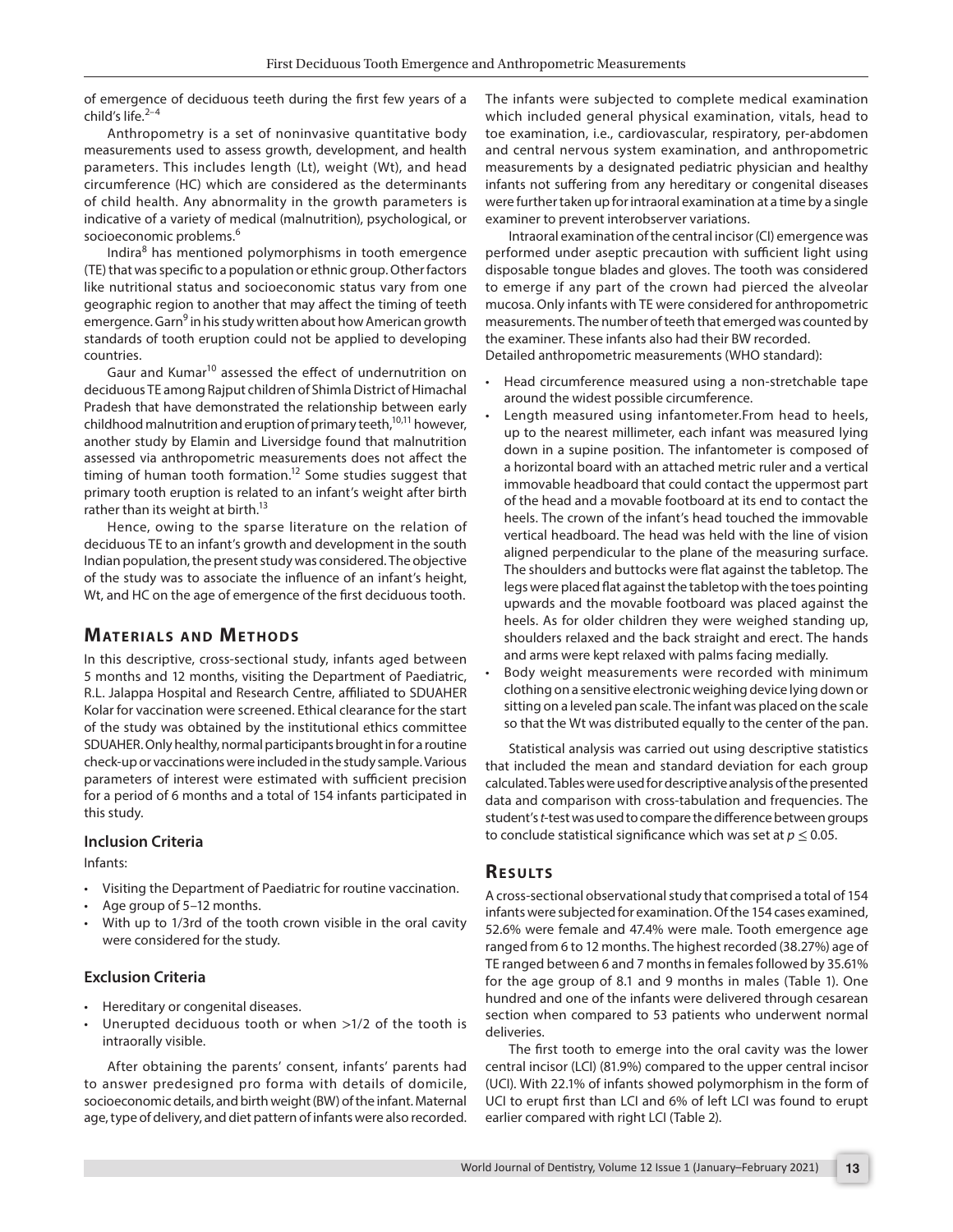Females showed earlier LCI TE with a mean age of 8.26  $\pm$  1.81 months compared with male babies 8.74  $\pm$  1.20 months which was not statistically very significant difference, however, for UCI males showed an earlier age of TE compared with that of females (Table 3).

74.02% of infants screened were above 2.5 kg with an average age of TE was 8.1 months while an average of 25.97% of cases was of low BW category where TE was 9 months. Tooth emergence was

**Table 1:** Distribution of the subjects based on tooth emergence

| TE (in      | Frequency |        | Percentage |        |  |
|-------------|-----------|--------|------------|--------|--|
| months)     | Male      | Female | Male       | Female |  |
| $6 - 7$     | 10        | 31     | 13.69      | 38.27  |  |
| $7.1 - 8$   | 24        | 23     | 32.87      | 28.39  |  |
| $8.1 - 9$   | 26        | 10     | 35.61      | 12.34  |  |
| $9.1 - 10$  | 5         | 0      | 6.84       | 00     |  |
| $10.1 - 11$ | 3         | 10     | 4.10       | 12.34  |  |
| $11.1 - 12$ | 5         | 7      | 6.84       | 8.64   |  |
| Total       | 73        | 81     | 47.40      | 52.59  |  |

**Table 2:** Distribution of the subjects based on the first tooth to the emergence

| <b>First TE</b> | Frequency | Percentage |
|-----------------|-----------|------------|
| LCI             | 126       | 81.9       |
| UCI             | 28        | 18.2       |
| Total           | 154       | 100.0      |

seen from 6 months of age irrespective of BW and the age of TE did not correlate with BW (Table 4).

Tooth emergence in infants with microcephaly was found to be 7 and 8.7 months in females and males, respectively. While in normal growth, the TE was seen at 8.6 to 9.3 months. Infants above the 95th percentile showed emergence time within 7 to 7.5 months (Table 5).

Tooth emergence time with undernourishment was found to be range from 7 to 11 months with a mean age of 9.5 months while TE in normal weight was seen to range between 7 and 10 months with a mean age of 8.7 months and the well-nourished mean age was 8.2 months (Table 6). All the infants had started on a supplementary diet as they had completed 6 months but detailed information on pattern or type of diet could not be collected.

When Lt was used as a parameter, infants categorized with small-statured (<3%) TE was found to range from 7 to 11 months with a mean age of 8.8 months. In normal stature, the mean TE was 8.9 months and that of well-built infants 8.1 months as mean age of TE was found (Table 7).

# **Dis c u s sio n**

Studies have shown variation in emergence time of the first deciduous tooth among infants of the present generation. Tooth emergence is considered an important milestone of a child's growth and development, which could provide valuable information to the clinician. A delayed eruption of the tooth is often the cause of apprehension among parents which leads to unnecessary exposure to radiation. These concerns can be addressed when the TE profile

**Table 3:** Mean age (in months) distribution of the subjects during the first tooth emergence

| Gender | Tooth |    | Min | Max  | Mean | Std. dev. |
|--------|-------|----|-----|------|------|-----------|
| Male   | LA    | 62 |     | 11.5 | 8.74 | 1.20      |
|        | UA    |    |     |      | 7.36 | 1.14      |
| Female | LA    | 64 |     |      | 8.26 | 1.81      |
|        | UA    |    |     |      | 8.17 | 1.82      |

#### **Table 4:** Distribution of cases according to birth weight and age

|              |                  |                  | Age (in months)  |                    |                    |              |
|--------------|------------------|------------------|------------------|--------------------|--------------------|--------------|
| Birth weight | $6.1 - 7$ months | $7.1 - 8$ months | $8.1 - 9$ months | $10.1 - 11$ months | $11.1 - 12$ months | Total        |
| $<$ 2.5 kg   |                  | 05               | 09               | 05                 | 06                 | 40 (25.97%)  |
| $>2.5$ kg    | 16               | 38               | 46               | 09                 | 05                 | 114 (74.02%) |
| Total        | 31               | 43               | 55               | 14                 |                    | 154          |

**Table 5:** Cross-tabulation of the head circumference with gender and tooth emergence

|                     |     | Average TE age female | Average TE age male |     |          |
|---------------------|-----|-----------------------|---------------------|-----|----------|
| HС                  | ιA. | UΑ                    | LА                  | UА  | Mean age |
| $<$ 3%              | 7.0 |                       | 8.7                 | 1.0 | 8.9      |
| $\geq$ 3 to $<$ 50% | 8.6 |                       | 9.3                 |     | 8.9      |
| ≥50 to 95%          | 7.0 |                       |                     |     | 7.2      |

#### **Table 6:** Cross-tabulation of weight with gender and tooth emergence

|                     | Average TE age female |     | Average TE age male |     |          |
|---------------------|-----------------------|-----|---------------------|-----|----------|
| Weight              | LА                    | UА  | ιA                  | UА  | Mean age |
| $<$ 3%              | 7.0                   | 1.0 | 9.3                 | 1.0 | 9.5      |
| $\geq$ 3 to $<$ 50% | 10.0                  | 9.0 | 8.8                 | 7.0 | 8.7      |
| ≥50 to 95%          |                       |     | 9.0                 | 00  | 8.2      |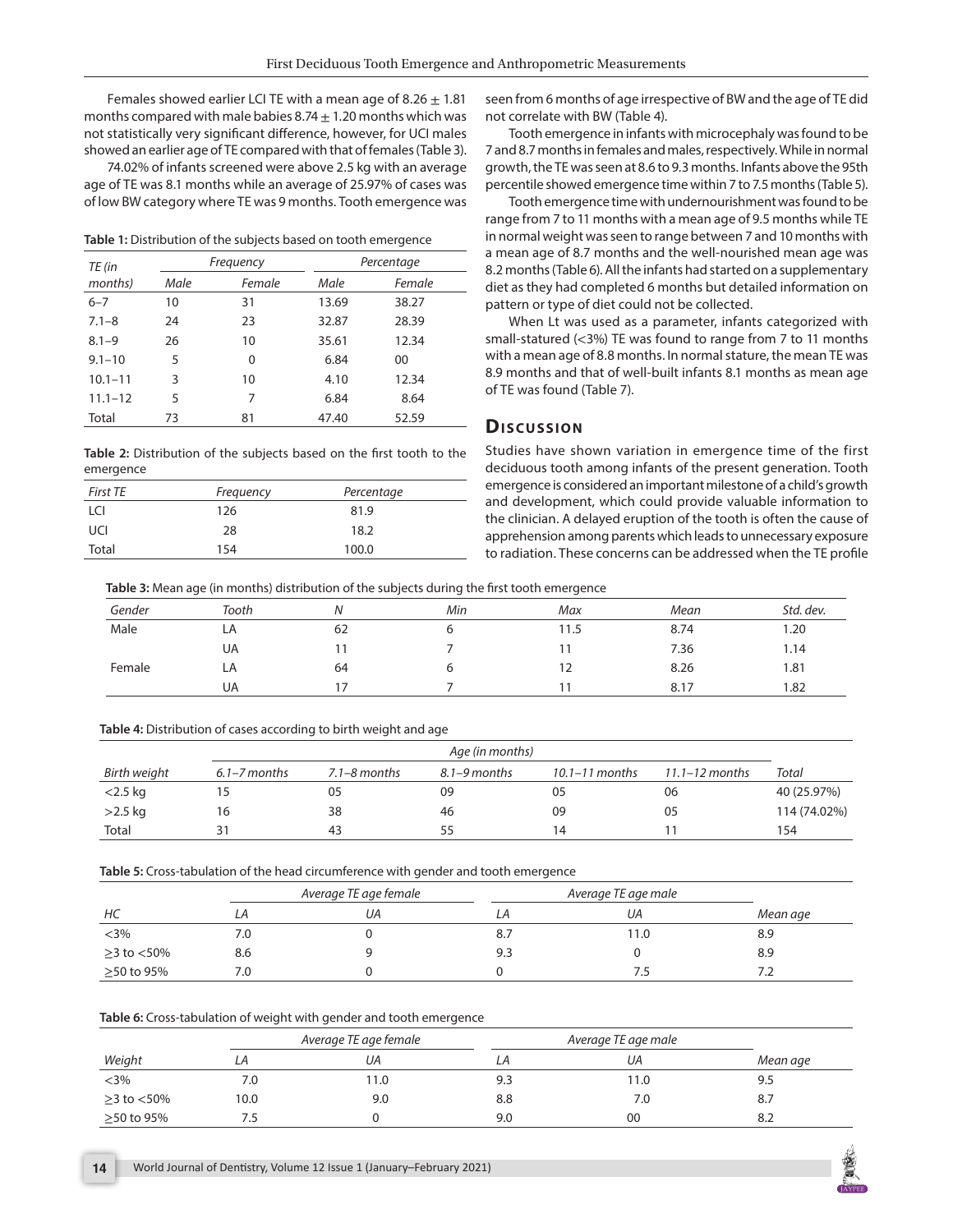|                     |     | Average TE age female | Average TE age male |      |          |
|---------------------|-----|-----------------------|---------------------|------|----------|
| Length              | LA  | UА                    |                     | UА   | Mean age |
| $<3\%$              | 7.5 | 1.0                   | 10.0                | 7.0  | 8.8      |
| $\geq$ 3 to $<$ 50% | 8.7 | 7.0                   | 9.1                 | 11.0 | 8.9      |
| ≥50 to 95%          | 8.5 | 7.0                   | 8.8                 | 00   | 8.1      |

| Table 7: Cross-tabulation of length with gender and tooth emergence |
|---------------------------------------------------------------------|
|---------------------------------------------------------------------|

is studied for a specific population based on geographic location, socioeconomic status, race, and other factors that influence tooth eruption.

The present study assessed the emergence profile of the first deciduous tooth of infants between the age group of 5 and 12 months, which is considered as the most appropriate age for the CI eruption. Babies who visited the hospital for immunization with the presence of 1/3rd of the visible first deciduous tooth were considered as they closely coincide with the emergence time of the tooth. All the infants belonging to the same socioeconomic group were considered, similar to a study by Kohli et al.,<sup>2</sup> to eliminate the effects of socioeconomic status on the eruption.

Head circumference, Wt, and Lt were compared with TE by categorizing babies based on percentile growth chart as <3%, 3 to 50%, and above 50%. It was found that the LCI age of TE occurred irrespective of microcephaly or normal HC. However, with respect to UCI infants with microcephaly took a long time to erupt when compared with normal HC.

In the case of Wt, the age of TE of LCI was found to be unaffected. However, for UCI, there was an association, i.e., age of TE was inversely proportional to body weight in both the sexes. Alternately, infants for UCI with less than 3rd percentile took a long time for the emergence of the tooth when compared to those who were above the 50th percentile. Many studies revealed a correlation of infant weight with the age of TE which shows overweight babies to have faster TE when compared to the ones with underweight.<sup>5</sup>

Certain studies have shown a strong association between Lt with the age of TE where growth spurts are fastest tend to also influence TE especially during the first 24 months of age.<sup>4</sup> However, other studies<sup>3,4</sup> did not find an association between infants' length and TE age. Similarly, in the present study, there was no effect of Lt on upper and lower incisor emergence.

In the present study, the average age of TE was found to be 8.50 months for LCI while for UCI 7.76 months which is in accordance with the eruption chronology of Law and Lunt (1974).<sup>4</sup> Hence, eruption time in the present study could not be related to the nutritional status of the infants. This was similar to a study by Elamin and Liversidge<sup>12</sup> where growth parameters did not affect tooth eruption.

Tooth emergence in females was found to occur at an earlier age when compared with males, which was not very statistically significant unlike a study by Un Lam et  $al.^{14}$  among infants of Singapore popularly known as Gusto (growing up in Singapore towards healthy outcome) cohort study that associated eruption time with growth and metabolic function. Demirjian and Levesque<sup>15</sup> have found a similarity between boys and girls in the early stages of development and the advancement of females over males in later stages. Few authors report significant earlier eruption in males compared to females<sup>16</sup> while Magnusson<sup>17</sup> reported significant earlier eruption in females.

About 80% of the participants in the present population showed LCI as the 1st tooth to emerge into the oral cavity while <20% chances of UCI to emerge as 1st deciduous tooth.

Among the LCI to erupt left side of the LCI had 6% chances of erupting earlier when compared to the right LCI, however, this sequence of TE does not seem to present a problem in the primary dentition.

Birth weight has been considered as a contributing factor with regards to the time of TE in certain studies.<sup>18</sup> A recent cross-sectional study analyzed the association between LBW and delay in the eruption of deciduous teeth among 520 children of 04 to 30 months living in Salvador, Bahia has found a positive association.19

While some studies $18,20$  contradict the association between BW and TE, similarly Andrade and Bezerra<sup>21</sup> in 1998 did not find any delay in the chronology of eruption of deciduous teeth in highrisk infants (born underweight <2,500 g, premature <37 weeks, born with respiratory problems or hypoglycemia, or with other problems). However, they attributed this circumstance to the fact that they did not study very low BW babies. They studied the only low BW and normal BW that did not show any difference in eruption, which is similar to the present study. Tooth emergence as early as 6 months was seen both in BW <2.5 and >2.5 kg.

### **Limitation and Future Directions**

Age distribution of infants in the present study was not found to be evenly distributed which might affect statistical interpretation. A larger sample size along with additional parameters of nutrition could prove effective in correlating TE with growth parameters. The sequence of birth time of the infant and the interval between births of siblings was not recorded. Maternal screening for fluorosis could not be carried out because of time restraints in the present study, as Kolar being an endemic of fluorosis can prove to be an occult factor that needs to be reflected upon in further studies.

# **CONCLUSION**

In the present population, females had an earlier age of TE when compared with males in the case of LCI whereas UCI males had an earlier emergence pattern. The frequency of TE is higher for LCI compared to that of UCI. It was found that Wt and HC had influence only on UCI age of emergence while TE was found to be unaffected with respect to Lt. Very low birth weight (VLBW) babies were not considered, mother's nutritional supplements, as well as infant's type of feeding habits, need to be dwelt upon which can be the future scope for study.

## **REFERENCES**

- 1. Almonaitiene R, Balciuniene I, Tutkuviene J. Factors influencing permanent teeth eruption. Part one – general factors. Stomatologija, Baltic Dental and Maxillofacial J 2010;12:67–72.
- 2. Kohli MV, Patil GB, Kulkarni NB, et al. A changing trend in eruption age and pattern of first deciduous tooth: correlation to feeding pattern. J Clin Diagn Res 2014;8(3):199–201.